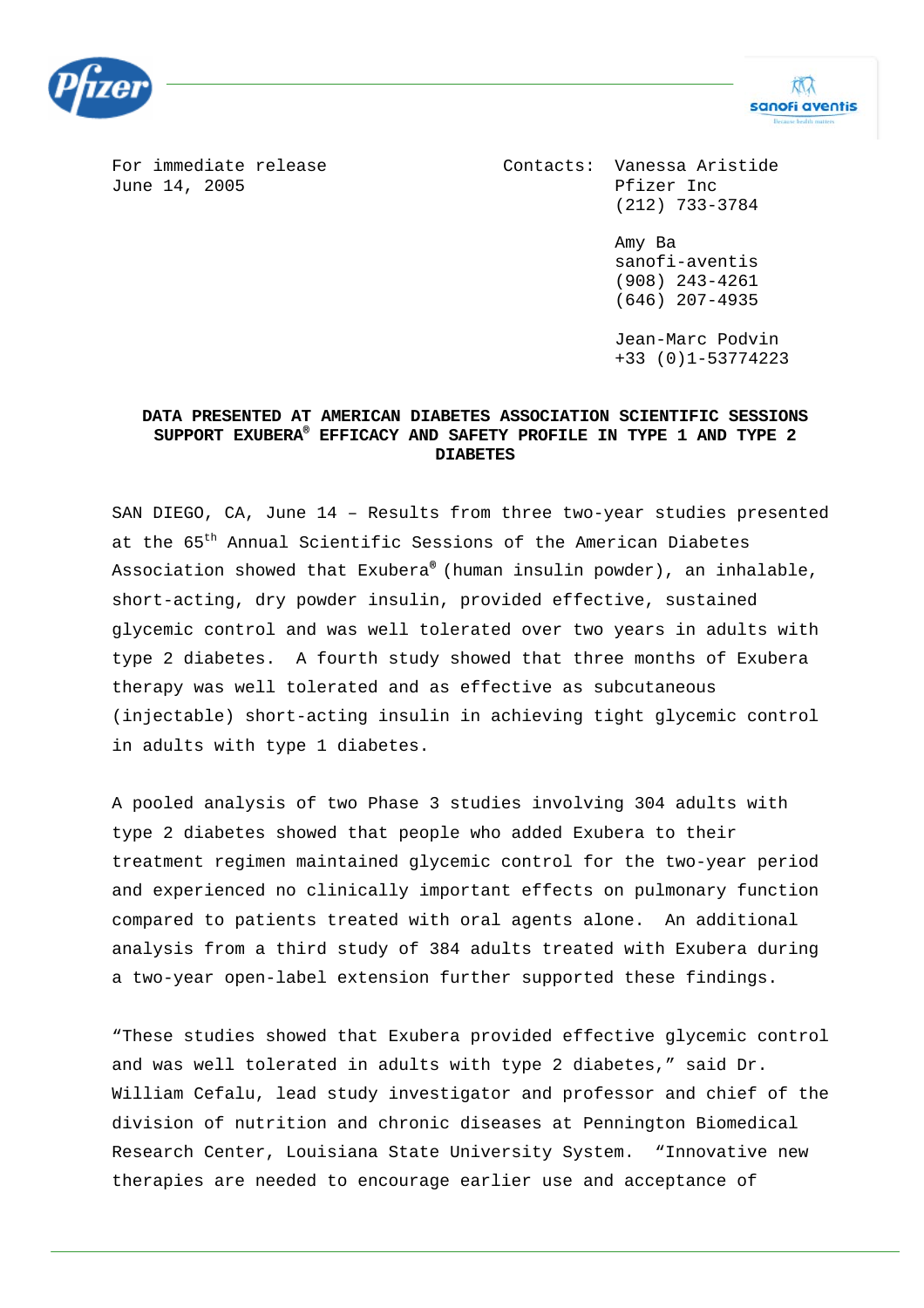

insulin, and these results suggest that Exubera may be a promising treatment option for people with diabetes."

A separate study involving 226 adults with type 1 diabetes showed that Exubera was well tolerated and as effective as subcutaneous (injectable), short-acting insulin in achieving tight glycemic control. Those who received Exubera for three months demonstrated improved glycemic control from baseline and experienced no clinically important effects on pulmonary function compared to adults treated with subcutaneous (injectable) insulin alone. Baseline glycemic (A1C) control was 7.5 percent. At week 12, patients treated with Exubera achieved a glucose level of 7.1 percent, compared with 7.0 percent for patients receiving subcutaneous (injectable) insulin.

The most common adverse events reported in the trials were hypoglycemia and cough. In two of the three studies in people with type 2 diabetes, hypoglycemia associated with inhaled insulin therapy was comparable to treatment with non-inhaled antidiabetic agents. Hypoglycemia rates were higher in the third study in people with type 2 diabetes, but in the setting of better glycemic control. In the fourth study in people with type 1 diabetes, hypoglycemia rates were comparable between the group receiving inhaled insulin and subcutaneous (injectable) insulin and the group receiving subcutaneous (injectable) insulin alone. Cough was generally mild and did not lead to discontinuation.

The product of a joint-development program between the sanofi-aventis Group and Pfizer, Exubera is a mealtime insulin that is inhaled through the mouth into the lungs prior to eating, using a proprietary inhalation device developed by Nektar Therapeutics. Exubera has been submitted for approval in the United States and the European Union for the treatment of both type 1 and type 2 diabetes in adults. Pending approval, Exubera would represent the latest innovation in insulin delivery and would be the first non-injectable option available in the United States and Europe since the discovery of insulin.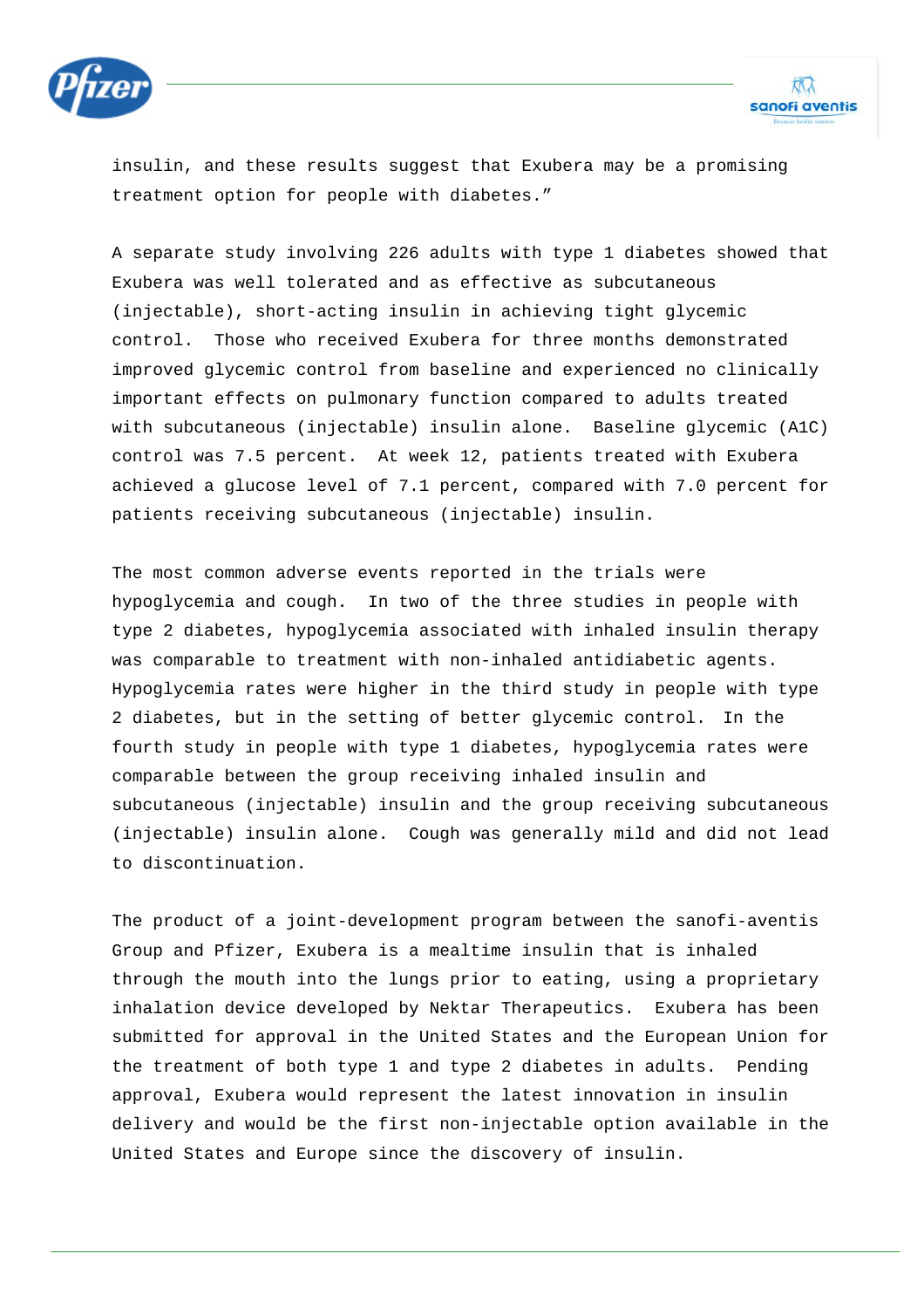

Pfizer Inc (NYSE: PFE) discovers, develops, manufactures and markets leading prescription medicines for humans and animals, and many of the world's best known consumer products.

Sanofi-aventis Group is the world's third-largest pharmaceutical company, ranking number one in Europe. Backed by a world-class R&D organization, sanofi-aventis is developing leading positions in seven major therapeutic areas: cardiovascular, thrombosis, oncology, metabolic diseases, central nervous system, internal medicine, and vaccines. The sanofi-aventis Group is listed in Paris (EURONEXT: SAN) and in New York (NYSE: SNY).

*PFIZER DISCLOSURE NOTICE: The information contained in this release is as of June 14, 2005. Pfizer assumes no obligation to update any forward-looking statements contained in this release as the result of new information or future events or developments.* 

*This release contains forward-looking information about a product candidate which is under review by the United States Food and Drug Administration and the European Medicines Evaluation Agency that involves substantial risks and uncertainties. Such risks and uncertainties include, among other things, whether and when such regulatory authorities will approve the product candidate, their decisions regarding labeling and other matters that could affect its commercial potential as well as competitive developments.* 

*A further list and description of risks and uncertainties can be found in Pfizer's Annual Report on Form 10-K for the fiscal year ended December 31, 2004 and in its reports on Form 10-Q and Form 8-K.* 

## *Forward Looking Statements*

*This press release contains forward-looking statements as defined in the Private Securities Litigation Reform Act of 1995. Forward-looking statements are statements that are not historical facts. These statements include financial projections and estimates and their underlying assumptions, statements regarding plans, objectives and expectations with respect to future operations, products and services, and statements regarding future performance. Forward-looking statements are generally identified by the words "expect," "anticipates," "believes," "intends," "estimates," "plans" and similar expressions. Although sanofi-aventis' management believes that the expectations reflected in such forward-looking statements are reasonable, investors are cautioned that forward-looking information and statements are subject to various risks and uncertainties, many of which are difficult to predict and generally beyond the control of sanofi-aventis, that could cause actual results and developments to differ materially from those expressed in, or implied or projected by, the forward-looking information and statements. These risks and uncertainties include those discussed or identified in the public filings with the SEC and the AMF made by sanofi-aventis, including those listed under "Risk Factors" and "Cautionary Statement Regarding*